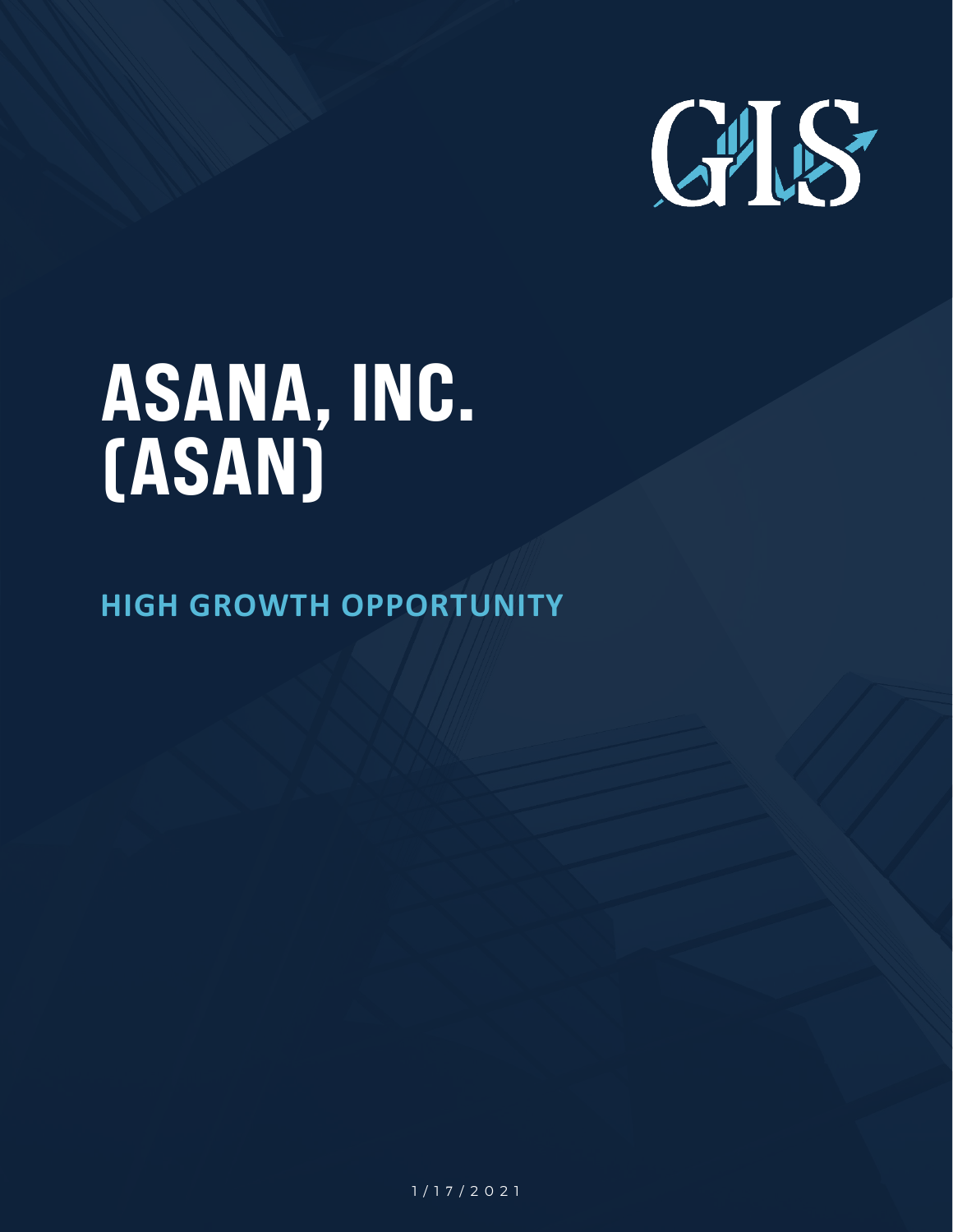

# ASANA, INC. (ASAN) **H I G H G R O W T H O P P O R T U N I T Y**

#### **COMPANY OVERVIEW5**

Asana is a business-to-business (B2B) software-as-a-service (SaaS) company that specializes in work management. Co-founded by Dustin Moskovitz, who also helped found Facebook, Asana's mission is to help teams around the world become more efficient and give all team members more clarity about the work that they are doing. Asana is currently being used by over 33% of Fortune 500 companies and are still growing. Asana's software includes the "Work Graph" which allows team leaders to delegate tasks, connects employees together to complete these tasks, and allows entirely different departments to collaborate together such as HR and Finance. Asana's system is also horizontally integrated with a variety of other platforms like Gmail and Slack.

#### **THESIS**

1

We are long on ASAN and its future growth in the expanding work management industry. Using a comparable companies analysis, we value Asana at 20.3x - 21.2x P/S with a target price of \$28.91-29.32, representing an upside of 32%. We believe that Asana will reach this price target as they are growing rapidly while also trading at a lower multiple than similar companies like Atlassian. While similar work management companies trade at a median P/S of 20.3x, Asana only trades at 15.4x. As workplaces continue to work from home and employers search for new ways to manage employees, Asana's rapid top line growth, which was ~80% in FY19, looks poised to continue as they continue reinvesting in Sales & Marketing (S&M) and Research & Development (R&D).



# P R I C E : **US \$21.95** (Reflects price on 11/2/20)

# T A R G E T : **US \$29.00**

Anton Krasnov Investment Analyst, Global Investment Society akrasnov@usc.edu

Ethan Fu Investment Analyst, Global Investment Society ethanfu@usc.edu

Annalise Stevenson Investment Analyst, Global Investment Society [annaliss@usc.edu](mailto:rpsanjay@usc.edu) 

Juan Valderrama Research Assistant, Global Investment Society [jvalderr@usc.edu](mailto:rpsanjay@usc.edu) 

Taylor Abernathy Research Assistant, Global Investment Society [tabernat@usc.edu](mailto:rpsanjay@usc.edu) 

Maggie Kaczmarczyk Research Assistant, Global Investment Society [kaczmarc@usc.edu](mailto:rpsanjay@usc.edu) 

#### **S U M M A R Y**

| Annual Rev. (mil) | \$181.28          |
|-------------------|-------------------|
| 52-week high low  | $$21.40 - $29.96$ |
| Shares out. (mil) | 154               |
| Market Cap. (mil) | 3.418             |
| Price/Sale        | 18.64             |
| EV/EBITDA         | $-24.92$          |
|                   |                   |

3.1 Current Ratio ASAN Stock Performance vs S&P 500

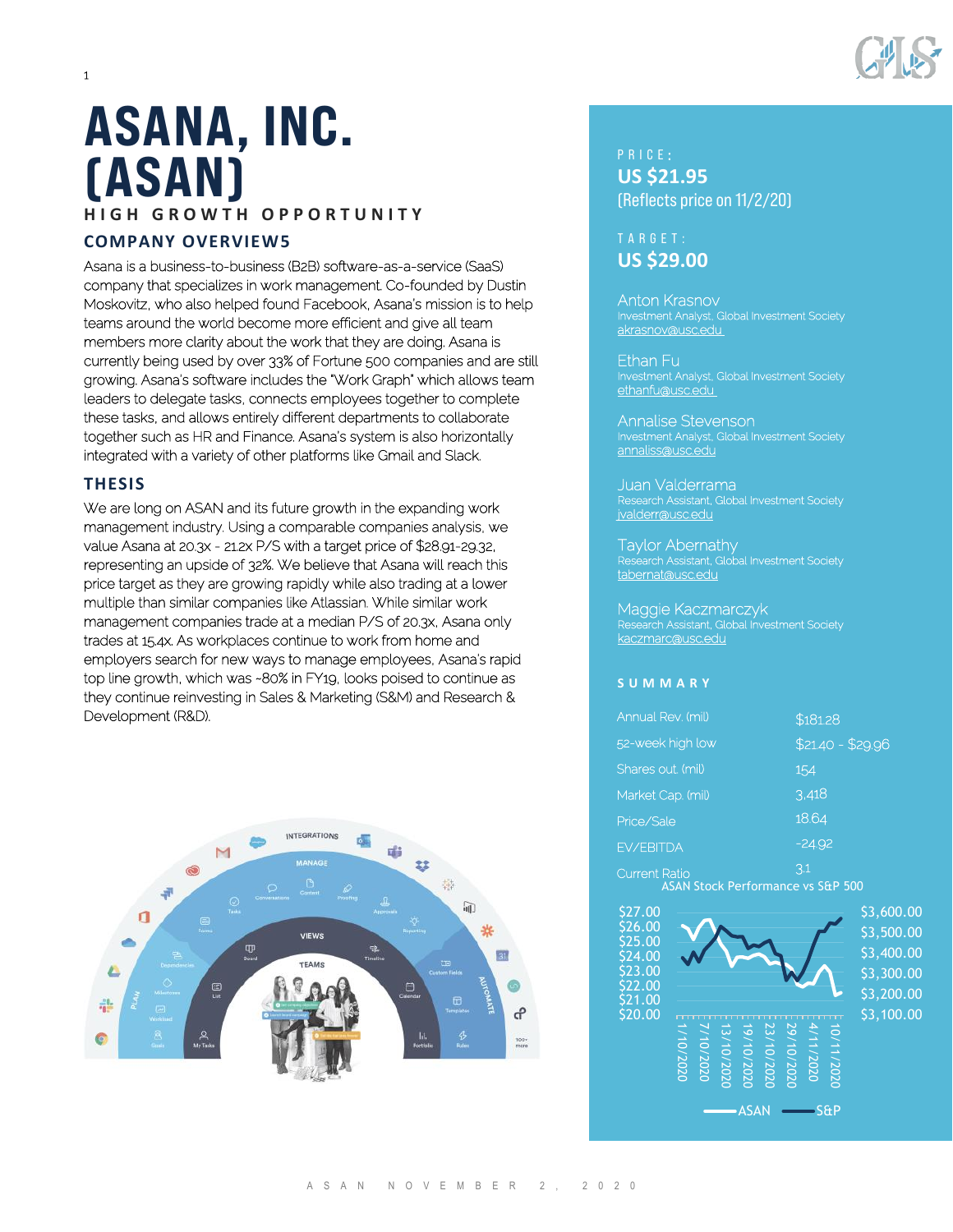The great part about this business is that there is an extreme network effect when teams get accustomed to using Asana. This increases the likelihood that customers will continue to use Asana. Like most B2B software companies, Asana is currently losing money as they are reinvesting for growth. Most of their operating expenses are in sales, marketing, and research & development as they are hiring many more software developers and sales teams. With their hybrid self-service/direct sales motion, Asana utilizes their land-and-expand strategy where one team member uses Asana and recommends it to another. Before long, Asana is able to spread virally within a company and the direct sales team can focus on unifying the entire corporation under Asana's software. Asana compares favorably to other work management software companies like Atlassian, whose tools like Jira and Trello also help employees organize their tasks more efficiently. Asana is just at the beginning of their growth story, and with this new virtual workplace, companies like Asana stand to benefit considerably as employees learn to work together from different locations around the world.

### **INDUSTRY**

Asana presents themselves as a valuable new competitor in the project management sector, a fairly new yet quickly growing industry valued at ~\$4.2 billion with a CAGR of 11.7% to 2027. Asana's main competitors in the sector include Atlassian, Smartsheet, and Monday.com. While most of these tools have similar features, Asana's proprietary "Work Graph" forms their "Work Network", a system that interconnects different departments together to work collaboratively. In terms of revenue, Asana is in the middle, with revenues of ~\$140 million. Atlassian has revenues of \$1.6 billion, while Monday.com has \$120 million and Smartsheet has \$90 million. In terms of market share, Asana currently holds around 3% market share, and is poised to only capture more in the future. (Figure 1, Industry Market Share).

Asana has captured over a third of Fortune 500 companies already. In a market where clients do not tend to switch services often, client acquisition is extremely important. Their product presence at these Fortune 500 companies not only gives them a larger client base, but also boosts their reputation as a service. Their customer acquisition tactics are extremely effective as well, focusing on direct sales by growing within a company. Through Asana's differences, they stand out in a highly competitive industry.



**EXTERNAL FACTORS**

The Coronavirus has caused many corporations to rethink their operations structure, especially with the magnitude of evidence that suggests that office work is not mandatory for success. While working at home provides many benefits, including cost cutting, greater flexibility, and time saved, it also provides new challenges. Many of these challenges are organizational and are exactly the ones that work management firms like Asana aim to solve. Asana's software and proprietary methods not only allow employees to more efficiently and effectively communicate amongst themselves, but also helps maintain focus, especially in a time where face to face communication is becoming less and less common. Even beyond the timeframe of the Coronavirus pandemic, an increasingly globalized world promises further demand for work management software. Asana gives the opportunity for corporations to share ideas and developments seamlessly, while working with colleagues around the world, and without the issues of corporate bureaucracy.

### **FINANCIAL ANALYSIS**

Asana's position as a growing B2B SaaS firm provides it significant space for growth within the work-management space. This space is currently valued at ~\$23B and is expected to reach ~\$32B in 2023 according to IDC research. Asana's current market share of ~.62% illustrates this vast amount of growth potential. ASANA has demonstrated rapid growth in its top line numbers in both quarterly and annual performance metrics. Revenues were \$76.8 million and \$142.6 million for FY 19 and FY 20, respectively, an increase of 86% YoY. For the three months ending on April 30th 2020, quarterly revenues grew to \$47.7 million, up 71% from 2019 (\$28.0 million). Their FY21 Q2 revenue of \$52M grew 57.42% while their FY21 H1 revenue of \$99.7M grew 63.3% YoY (Figure 2).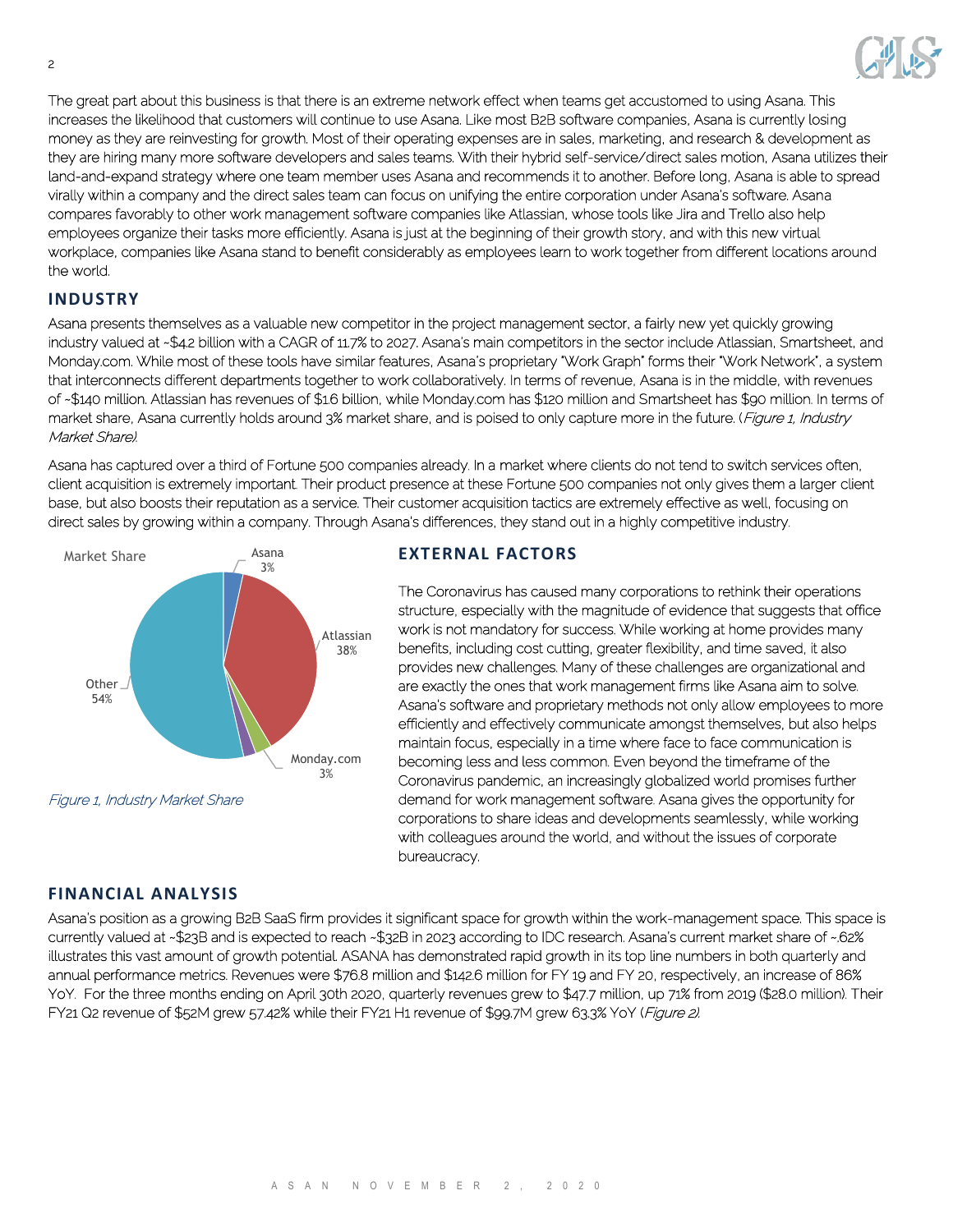

GAAP Revenue in millions, F/Y end January

Figure 2, GAAP Revenue



While these are significant levels of top line growth, they do illustrate a slowing growth rate when compared to the previous year. These rates and the expected FY21 revenue growth of 50.76% all fall short of the FY20 YoY. As the company noted in their FY21 Q2 earnings call, this slowdown is largely due to COVID19 economic impacts particularly within the hospitality and travel sectors. This can also be seen in their drop in gross margin from 82% in FY19 and 86.1% in FY20 to 65.4% in FY21 H1. Operating losses have grown significantly by 111.5% which is largely due to a correlated doubling in sales and marketing expenses to increase their market penetration. This depicts the company's growth expectations for both the top and bottom end of their sales funnel. Since 2015 Asana has grown from less than 2,000 customers to over 82,000 customers as of September 2020. Of Asana's 82,000 paying users, 7,933 spend over \$5,000 per year and 283 pay over \$50,000 per year.

These two pricing segments grew by 65% and 160% respectively. Not only are these high-income segments growing rapidly, they both have positive dollar based net retention rates of 125% for greater than \$5,000 and 140% for greater than \$50,000 (*Figure 3)*. The company's overall dollar based net retention rate is also positive at 115%. Each segment having a positive dollar based net retention rate is an important indicator to illustrate the net growth of their current consumer base which is a large part of their business development strategy. When customers decide to incorporate Asana into their business, they tend to not only stay with Asana, but in fact use them even more. This allows them to expand not just to new users, but also grow from within.

#### **REVENUE BREAKDOWN**

Asana has experienced substantial revenue growth in the past year. Its 2019 fiscal year revenue was \$76.8mm and in 2020 it grew to \$142.6mm, yielding an overall growth in revenue of 86%. This overall increase in revenue was due to a shift in Asana's sales mix toward the higher priced subscription options, as well as an expansion of total customer base, and an increase in sales from current customers. To further increase revenue, Asana will need to expand its customer base and expand its service plans, as well as enhancing their product features and offerings. 41% of revenue generated in 2020 came from outside the United States, indicating that there is opportunity to grow domestically. A majority of Asana's revenue comes from selling subscriptions to their cloud-based platform in different tiers: Premium, Business, and Enterprise. Revenue from subscriptions made up 42% of total revenue during Q1 2020, whereas it only represented 11% of total revenue in Q1 2019. Asana has also experienced an increase in larger subscription package purchases of over \$5,000, with 54% of Q1 2020 as compared to 43% in Q1 2019. CapitalIQ currently lists Asana as being toprated with regard to revenue when compared to comparable companies' revenue. As Asana generates most of its revenue from expanding its customer base, their growing customer retention rates of 110% and 120% in 2019 and 2020 respectively are promising for future revenue growth projections.

## **INCOME STATEMENT AND BALANCE SHEET HEALTH**

Because Asana is a relatively new company, it is understandable that it still has negative EBITDA and Net Income. Between 2019 and 2020, Asana's EBITDA has decreased from -\$49.1mm to -\$118.1mm, and its Net Income has decreased from -\$50.9mm to -\$118.6mm. Both of these can be due to a substantial increase in SG&A as well as R&D, which is no surprise for a growing company like Asana. Currently, Asana is rated below average with regard to its overall credit health score. Their Return on Invested Capital (ROIC) is -27.16% compared to its peers averaging 5.31%. Additionally, their Total Asset Turnover (TAT) is relatively low at 0.27 compared to its peers at 0.84, along with their Interest Coverage ratio at -4.36 compared to its peers at 33.43. However, Asana's overall gross margin of 86.56% is top-rated compared to its peers, along with its Total Debt/Total Liabilities ratio of 80.93%. Overall, with regard to its solvency ratios, Asana has lots of room for improvement, however it is above average with regard to its liquidity. Despite Asana being somewhat subprime, their above average debt to liability ratios and gross margins prove that they are not at risk of experiencing solvency issues.

### **PRICE TARGET**

Based on a public comparable company analysis with Atlassian, Smartsheet, and PagerDuty we derived a price range of \$28.91- \$29.32. Using the average comparable company P/Sales ratio of 21.2x, we were able to arrive at our price target range. We utilized a P/Sales multiple because SaaS companies usually have negative net income as well as EBITDA. Thus, with a P/Sales multiple, we are valuing these companies based on top-line growth which is important because companies like Asana invest heavily into S&M or R&D to grow revenues. Given Asana's rapid revenue growth from 2019 and 2020 along with its future growth projections, we are optimistic that Asana's stock price will rise to between \$28.91 and \$29.32 by the end of the fiscal year. Our 3 companies had an average P/Sales multiple of 21.2x and a median multiple of 20.3x. We then derived this range by using revenue projections from CapitalIQ for FY21.